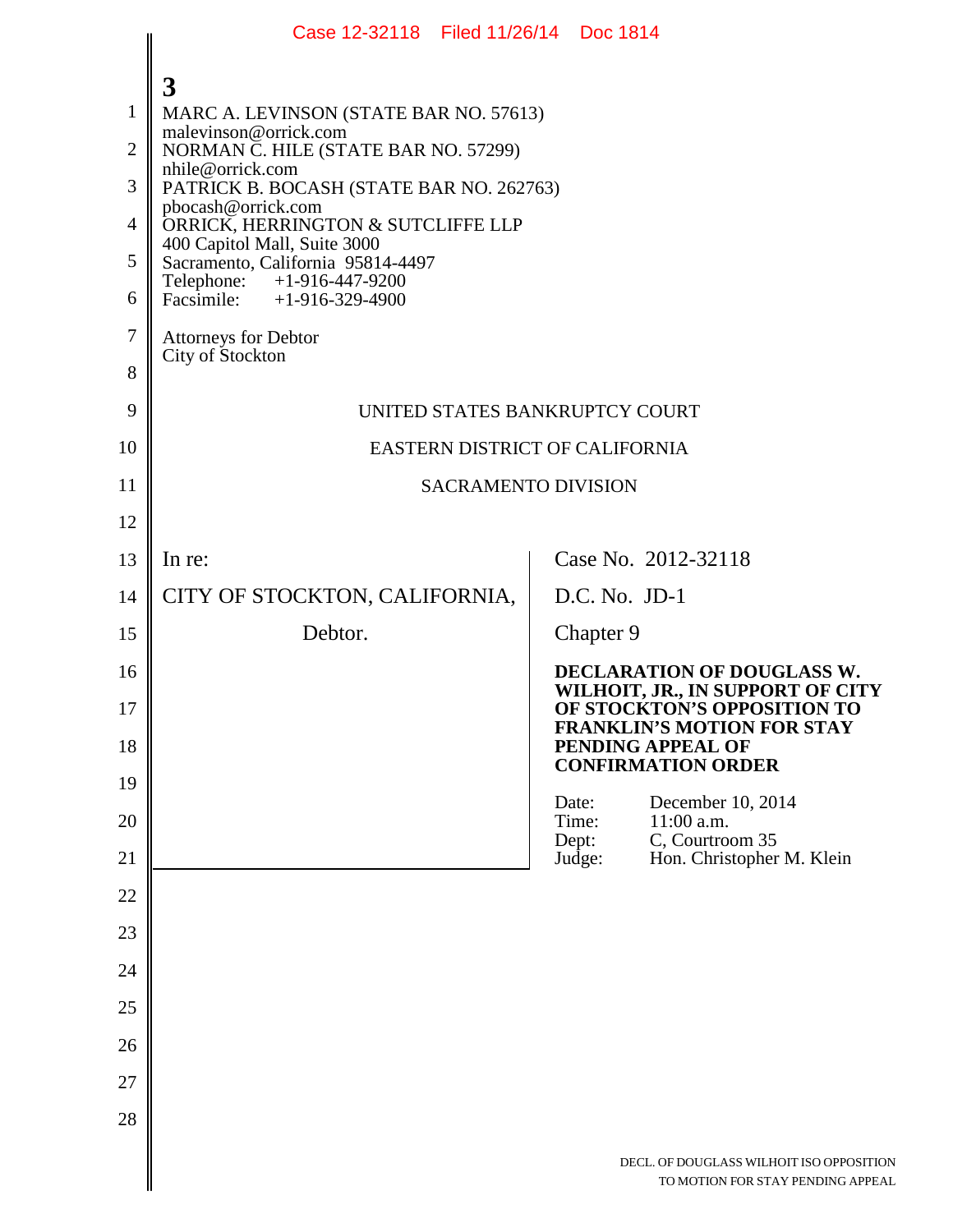## Case 12-32118 Filed 11/26/14 Doc 1814

1 2 3 4 5 6 7 8 9 10 11 12 13 14 15 I, Douglass W. Wilhoit, Jr., hereby declare: 1. I am the Chief Executive Officer of the 113-year-old Greater Stockton Chamber of Commerce, a group that represents over 1000 member organizations. I make this declaration in support of the City of Stockton, California's (the "City's") Opposition To Franklin's Motion For Stay Pending Appeal Of Confirmation Order. 2. I am proud to be a fifth-generation Stocktonian. I have seen all the wonderful and positive sides of Stockton, as well as the negative sides, and foremost amongst the negative sides is the dark cloud of the Stockton bankruptcy case. 3. My background, not only as a native son, but also as a member of the Stockton Police Department (1967-1979), a member of the San Joaquin County Board of Supervisors (1979-1995), a member and Chair of the State of California Youthful Offender Parole Board (appointed by Governor Wilson 1995-1999) and CEO of the Greater Stockton Chamber of Commerce (1999 to present), has allowed me the privilege, for over 70 years, of interacting with scores of fellow Stockton business leaders and Stocktonians from each of our diverse neighborhoods.

16 17 18 19 20 4. Because of my role as the CEO of the Chamber of Commerce and my otherwise prominent role in the Stockton business community, I am in frequent contact with Stockton business executives. I have had many discussions with them about the state of the Stockton business climate and their plans for expansion or contraction, and as a result, I believe I have an accurate sense of the pulse of the Stockton business community.

21 22 23 24 25 26 27 5. Both the citizens and the business community of Stockton have endured almost two and a half years of bankruptcy. They stepped up to the plate to pass Measure A for the ¾ cent sales tax increase, not only to provide the City with the means of successfully exiting its bankruptcy case, but more importantly, to provide funding to the Stockton Police Department in recruiting and hiring qualified men and women to better provide an increased level of public safety to which each of our citizens is entitled and which is the number one issue in Stockton today.

28 / / /